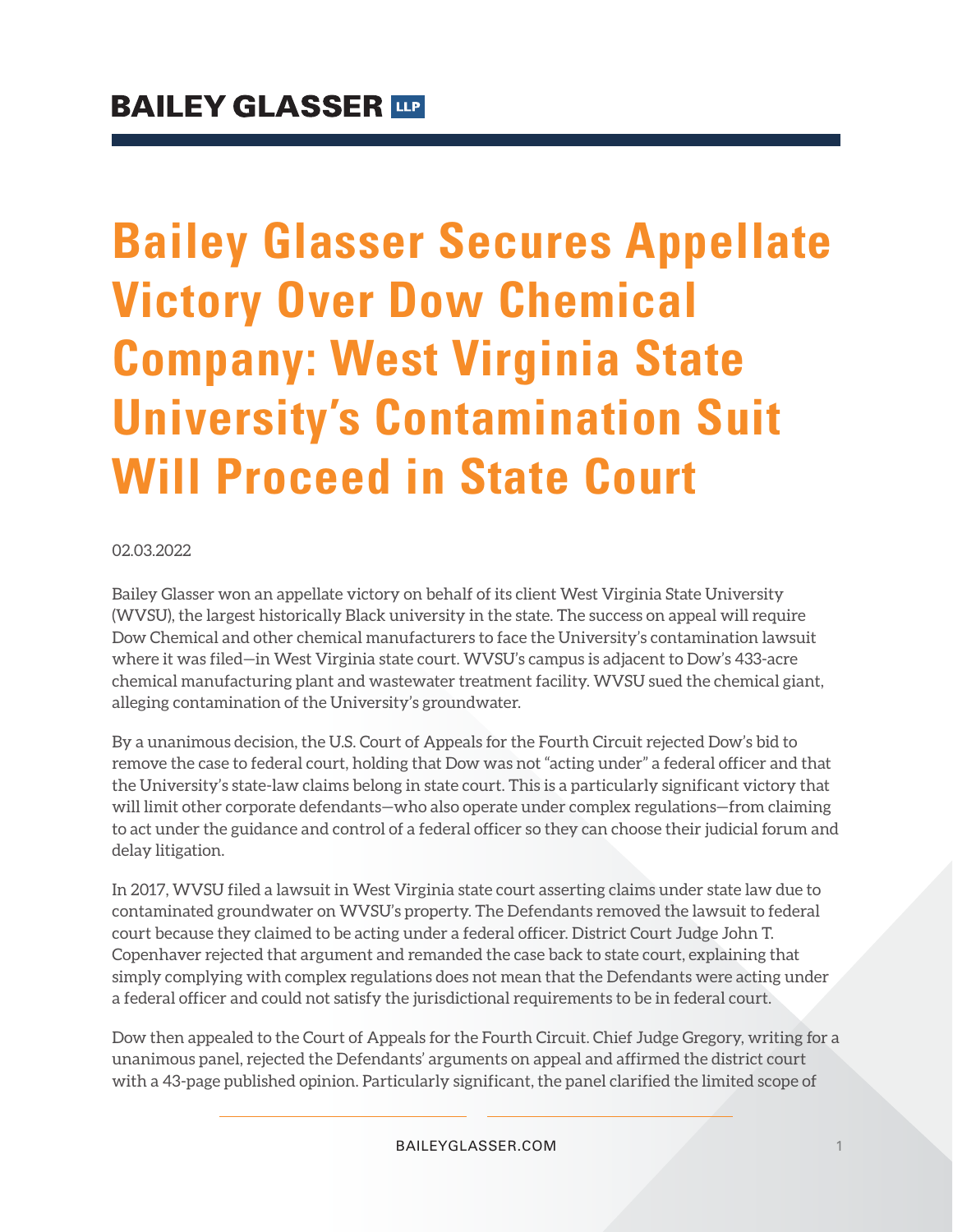# **BAILEY GLASSER TIP**

#### BAILEY GLASSER SECURES APPELLATE VICTORY OVER DOW CHEMICAL COMPANY: WEST VIRGINIA STATE UNIVERSITY'S CONTAMINATION SUIT WILL PROCEED IN STATE COURT

federal officer jurisdiction, explaining that merely complying with federal law does not amount to "acting under a federal officer" and holding that "Defendants' conduct has been limited to strict compliance with the RCRA regulations." Thus, the appellate court reasoned, the matter should remain in state court.

Bailey Glasser attorney Benjamin Hogan successfully argued the case before the Fourth Circuit, which will now move forward in the Circuit Court of Kanawha County, WV. Bailey Glasser partners Brian Glasser and Samuel Hrko, and of counsel Victor Woods, are also representing WVSU.

"This is an important win for our client and will allow us to resume seeking environmental justice for West Virginia State University. The Court's clear rebuke of the Defendants' expansive view of 'acting under a federal officer' is particularly significant in light of the Supreme Court's recent decision in *BP P.L.C. v. Baltimore*, which expanded the scope of appellate jurisdiction where a party premises removal to federal court at least in part on acting under a federal officer. The Court's opinion clarifies and limits what it means to be acting under a federal officer. Merely complying with complex regulations doesn't cut it. Hopefully this will curb industry actors from broadly asserting that they're acting under the federal government when they're merely complying with the law while conducting for-profit business. These tactics can drag out litigation and allow parties to backdoor appellate review of normally unappealable remand orders," said Benjamin Hogan.

"We are pleased the Fourth Circuit has affirmed the decision of the U.S. District Court for Southern District and allowed the lawsuit to move forward," said firm co-founder Brian Glasser. "West Virginia State University deserves its day in court and our team looks forward to representing the institution as it seeks justice for the harm caused by environmental contamination."

#### **About Bailey Glasser LLP**

Bailey Glasser was founded in 1999 by Ben Bailey and Brian Glasser in Charleston, West Virginia. Now a national firm with 17 offices, including in Alabama, California, Delaware, Florida, Massachusetts, Idaho, Iowa, Illinois, Missouri, New York, New Jersey, Pennsylvania, Texas, West Virginia, and Washington, DC, Bailey Glasser handles our clients' most challenging and consequential legal issues, in litigation and in corporate matters.

We bring a trial-focused approach to litigation for plaintiffs and defendants that vigorously protects the interests of our clients – businesses in many industries and of all sizes (from Fortune 500 companies to family offices), individuals, governmental entities and government servants, and even law firms that call upon us to help them in matters because of our unique blend of resources and trial experience. Some of our areas of particular litigation focus include complex commercial